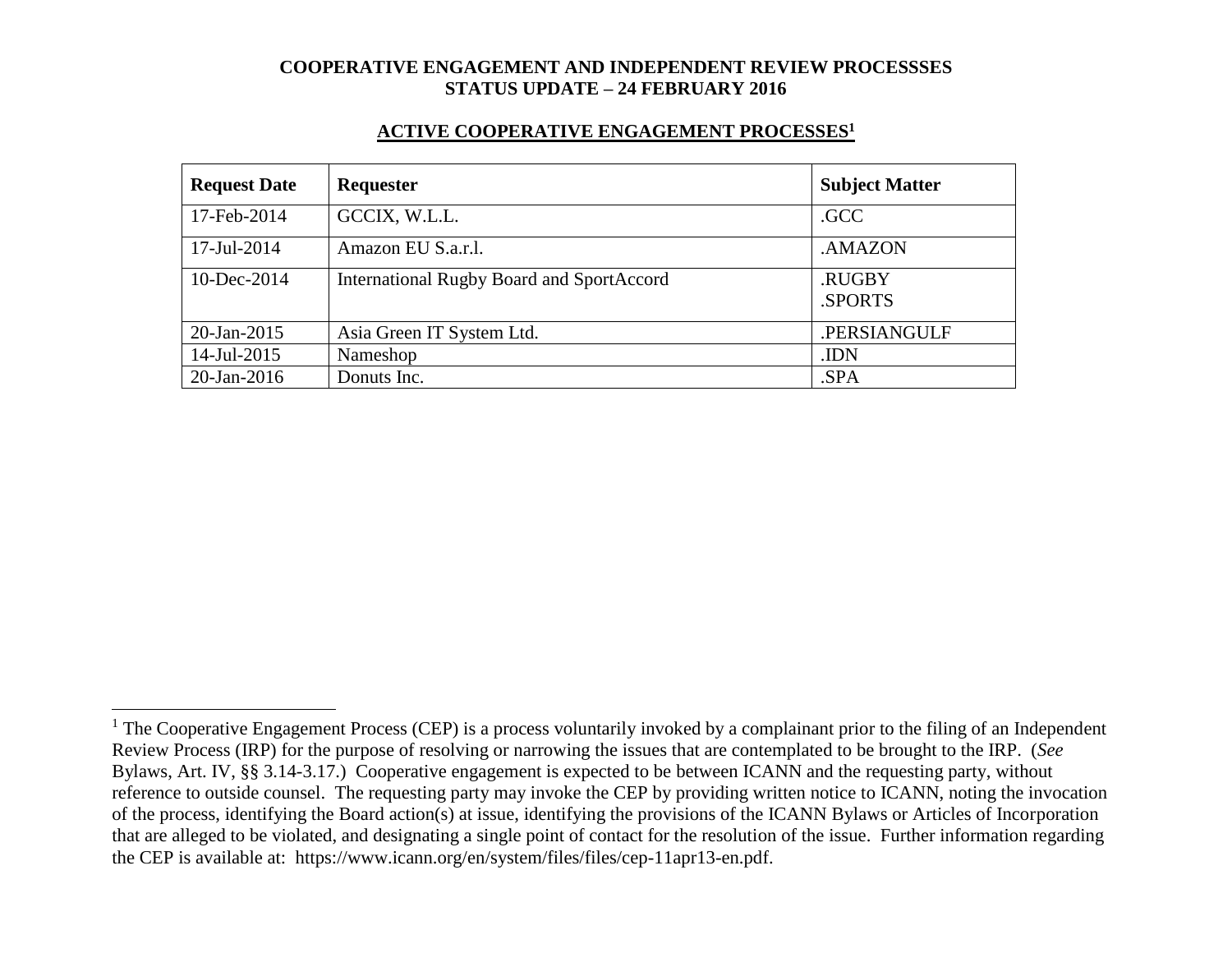### **RECENTLY CLOSED COOPERATIVE ENGAGEMENT PROCESS**

| <b>Request Date</b> | Keauester   | <b>Subject Matter</b> | <b>IRP Filing Deadline</b> <sup>2</sup> |
|---------------------|-------------|-----------------------|-----------------------------------------|
| 18-Jul-2014         | Donuts Inc. | <b>HOSPITAL</b>       | N/A<br>(Withdrawn)                      |

 $2$  The Independent Review Process (IRP) is a process by which any person materially affected by a decision or action by the Board that he or she asserts is inconsistent with the Articles of Incorporation or Bylaws may submit a request for independent review of that decision or action. (See Bylaws, Art. IV, § 3.) In order to be materially affected, the person must suffer injury or harm that is directly and causally connected to the Board's alleged violation of the Bylaws or the Articles of Incorporation, and not as a result of third parties acting in line with the Board's action. Further information regarding the IRP is available at: [https://www.icann.org/resources/pages/mechanisms-2014-03-20-en.](https://www.icann.org/resources/pages/mechanisms-2014-03-20-en)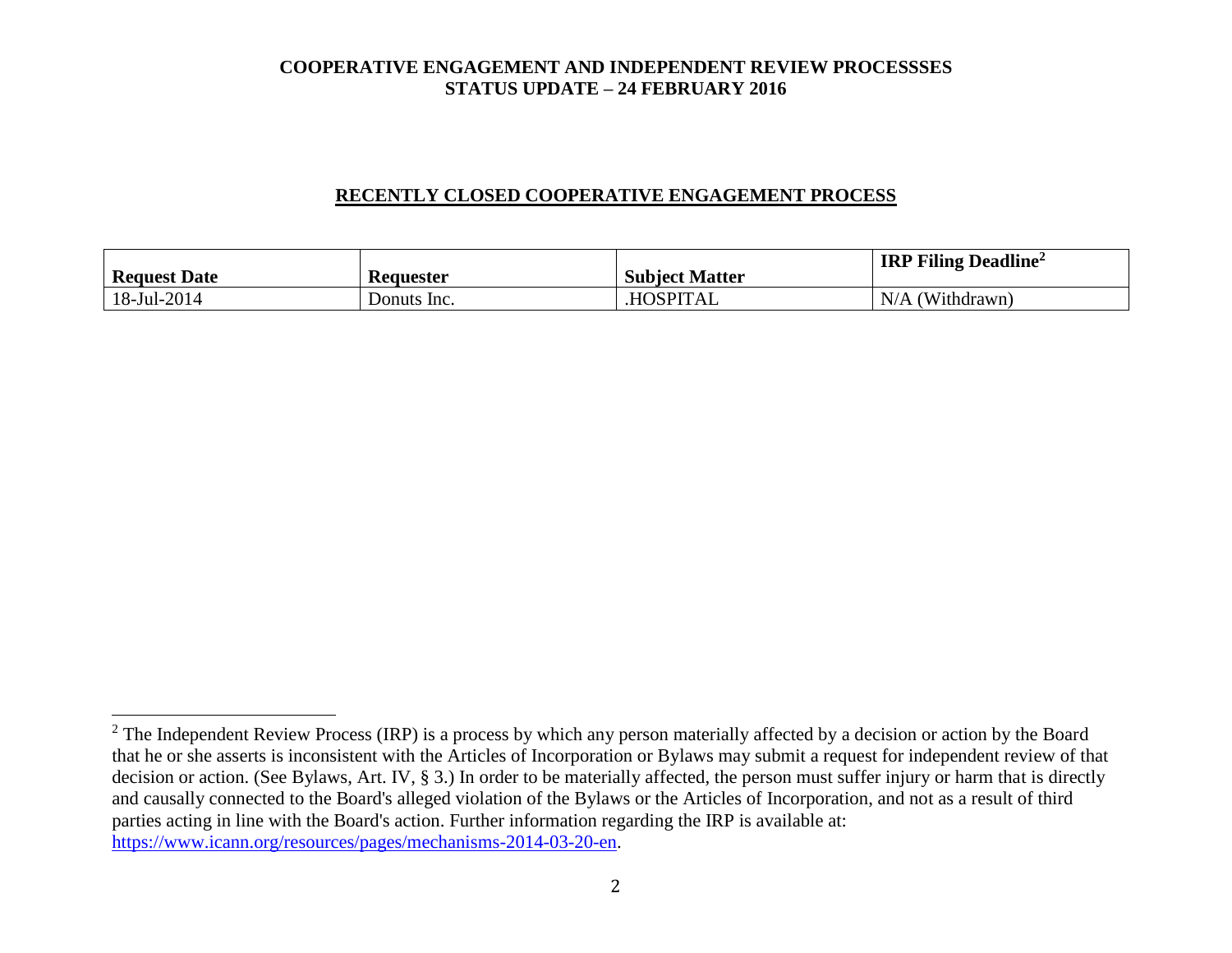## **ACTIVE INDEPENDENT REVIEW PROCESSES<sup>3</sup>**

| <b>Date</b><br><b>ICANN</b><br><b>Received</b><br>Notice of<br><b>IRP</b> | Date IRP<br><b>Commenced</b><br>by ICDR | <b>Requester</b>                                                                                         | <b>Subject Matter</b>   | <b>Status</b>                                                                                                                                                                                                                                                                                                          |
|---------------------------------------------------------------------------|-----------------------------------------|----------------------------------------------------------------------------------------------------------|-------------------------|------------------------------------------------------------------------------------------------------------------------------------------------------------------------------------------------------------------------------------------------------------------------------------------------------------------------|
| 21-Sept-2014                                                              | 22-Sept-2014                            | Dot Registry, LLC<br>https://www.icann.org/resources/pa<br>ges/dot-registry-v-icann-2014-09-<br>$25$ -en | .INC<br>.LLC<br>.LLP    | Panel Selection: Full Panel confirmed on 5<br>February 2015.<br>Materials: Written submissions, Declaration(s), and<br>Scheduling Orders are posted here.<br>$Hearing(s):$ The hearing previously scheduled for<br>27 February 2016 has been continued to a date to be<br>determined due to illness of a Panel member. |
| 8-Oct-2014                                                                | 13-Oct-2014                             | Donuts Inc.<br>https://www.icann.org/resources/pa<br>ges/donuts-v-icann-2014-10-13-en                    | <b>RUGBY</b><br>SPORTS. | Panel Selection: Full Panel confirmed on 7 April<br>2015.<br>Materials: Written submissions, Declaration(s), and<br>Scheduling Orders are posted here.<br>Hearing(s): Hearing took place on 8 October 2015;<br>awaiting Final Declaration.                                                                             |

 $3$  The Independent Review Process (IRP) is a process by which any person materially affected by a decision or action by the Board that he or she asserts is inconsistent with the Articles of Incorporation or Bylaws may submit a request for independent review of that decision or action. (*See* Bylaws, Art. IV, § 3.) In order to be materially affected, the person must suffer injury or harm that is directly and causally connected to the Board's alleged violation of the Bylaws or the Articles of Incorporation, and not as a result of third parties acting in line with the Board's action. Further information regarding the IRP is available at: https://www.icann.org/resources/pages/mechanisms-2014-03-20-en.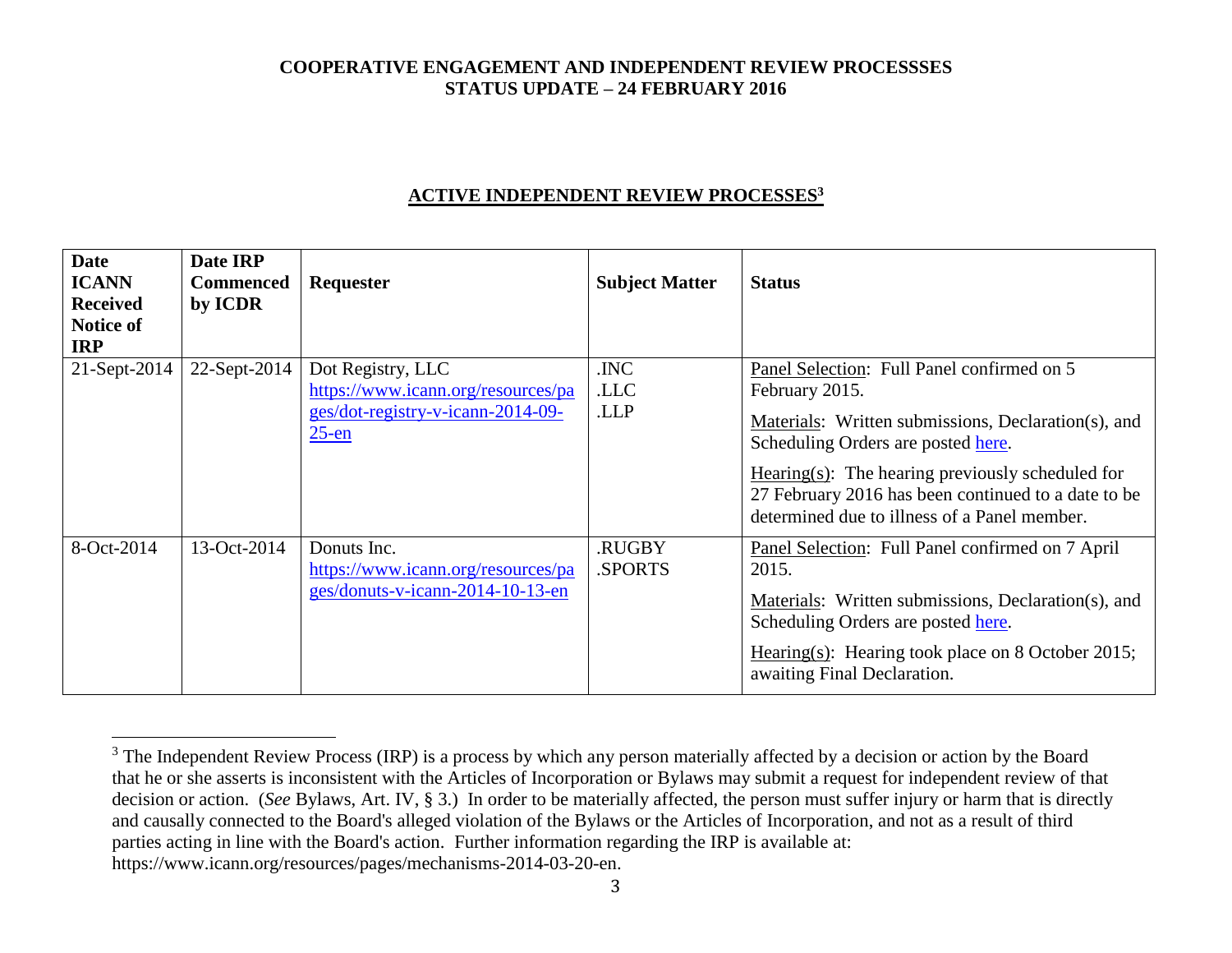| <b>Date</b><br><b>ICANN</b><br><b>Received</b><br><b>Notice of</b><br><b>IRP</b> | Date IRP<br><b>Commenced</b><br>by ICDR | Requester                                                                                                | <b>Subject Matter</b> | <b>Status</b>                                                                                                                                                                                                                                                                                                                                                         |
|----------------------------------------------------------------------------------|-----------------------------------------|----------------------------------------------------------------------------------------------------------|-----------------------|-----------------------------------------------------------------------------------------------------------------------------------------------------------------------------------------------------------------------------------------------------------------------------------------------------------------------------------------------------------------------|
| 5-Dec-2014                                                                       | 8-Dec-2014                              | <b>Gulf Cooperation Council</b><br>https://www.icann.org/resources/pa<br>$ges/gcc-v-icann-2014-12-06-en$ | .PERSIANGULF          | Panel Selection: Full panel confirmed on 2<br>December 2015.<br>Materials: Written submissions, Declaration(s), and<br>Scheduling Orders are posted here.<br>Hearing $(s)$ : Preliminary Hearing took place on 6<br>January 2016. A final hearing has been tentatively<br>scheduled for 17 May 2016.                                                                  |
| 19-Mar-2015                                                                      | 24-Mar-2015                             | Dot Sport Limited<br>https://www.icann.org/resources/pa<br>ges/dot-sport-v-icann-2015-03-27-<br>en       | .SPORT                | Panel Selection: Full Panel confirmed on 3<br>September 2015.<br>Materials: Written submissions, Declaration(s),<br>and Scheduling Orders are posted here.<br>Hearing(s): Administrative hearing took place on $28$<br>September 2015. Final hearing previously scheduled<br>for 17 February 2016 has been vacated; awaiting for<br>new hearing date to be scheduled. |
| 24-Mar-2015                                                                      | 7-Apr-2015                              | Corn Lake, LLC<br>https://www.icann.org/resources/pa<br>ges/corn-lake-v-icann-2015-04-07-<br>en          | .CHARITY              | Panel Selection: Full Panel confirmed on 17<br>September 2015.<br>Materials: Written submissions, Declaration(s),<br>and Scheduling Orders are posted here.<br>$Hearing(s): Final hearing took place on 8 February$<br>2016; Awaiting Final Declaration.                                                                                                              |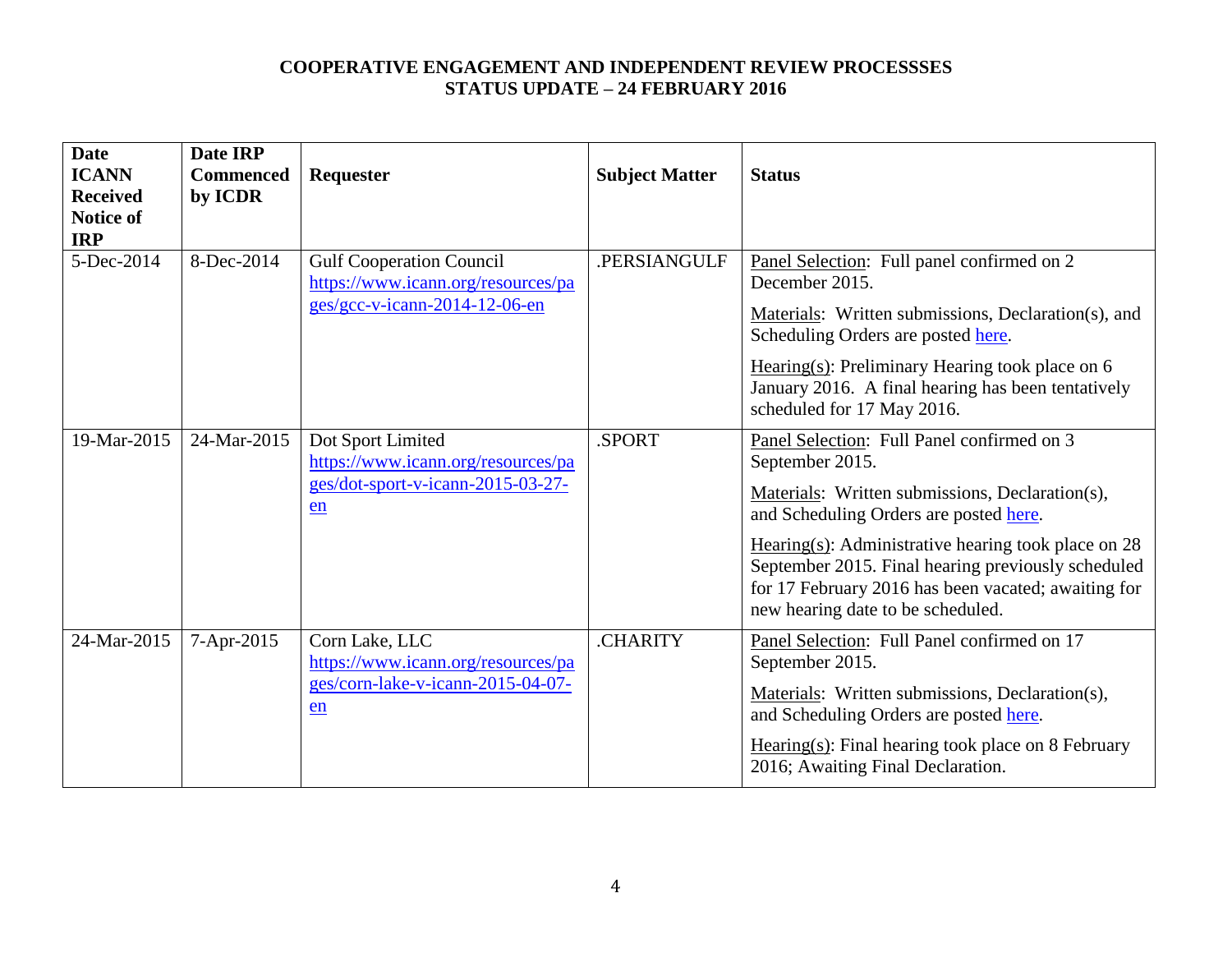| <b>Date</b><br><b>ICANN</b><br><b>Received</b><br><b>Notice of</b> | Date IRP<br><b>Commenced</b><br>by ICDR | Requester                                                                                                                                        | <b>Subject Matter</b> | <b>Status</b>                                                                                                                                                                                                                                                                                             |
|--------------------------------------------------------------------|-----------------------------------------|--------------------------------------------------------------------------------------------------------------------------------------------------|-----------------------|-----------------------------------------------------------------------------------------------------------------------------------------------------------------------------------------------------------------------------------------------------------------------------------------------------------|
| <b>IRP</b><br>30-Sep-2015                                          | 5-Oct-2015                              | Afilias Limited, BRS Media, Inc.,<br>Tin Dale, LLC<br>https://www.icann.org/resources/pa<br>ges/afilias-brs-tin-llc-v-icann-2015-<br>$10-12$ -en | .RADIO                | Panel Selection: IRP filed on 5 October 2015.<br>Two panelists have been selected; awaiting for<br>third panelist to be selected.<br>Materials: Written submissions, Declaration(s),<br>and Scheduling Orders are posted here.<br>$Hearing(s)$ : No hearings are currently scheduled.                     |
| 22-Oct-2015                                                        |                                         | dotgay LLC                                                                                                                                       | .GAY                  | Panel Selection: IRP has not commenced; notice of<br>IRP commencement has not been issued by ICDR.<br>Materials: IRP has not commenced; notice of IRP<br>commencement has not been issued by ICDR.<br>Hearing(s): IRP has not commenced; notice of IRP<br>commencement has not been issued by ICDR.       |
| 15-Dec-2015                                                        | 16-Dec-2015                             | Asia Green IT Systems Bilgisayar<br>San. ve Tic. Ltd. Sti.<br>https://www.icann.org/resources/pa<br>ges/irp-agit-v-icann-2015-12-23-en           | .ISLAM<br>.HALAL      | Panel Selection: Two panelists have been selected;<br>awaiting for third panelist to be selected.<br>Materials: Written submissions, Declaration(s),<br>and Scheduling Orders are posted here.<br>Hearing(s): Preliminary Hearing took place on $6$<br>January 2016; No hearings are currently scheduled. |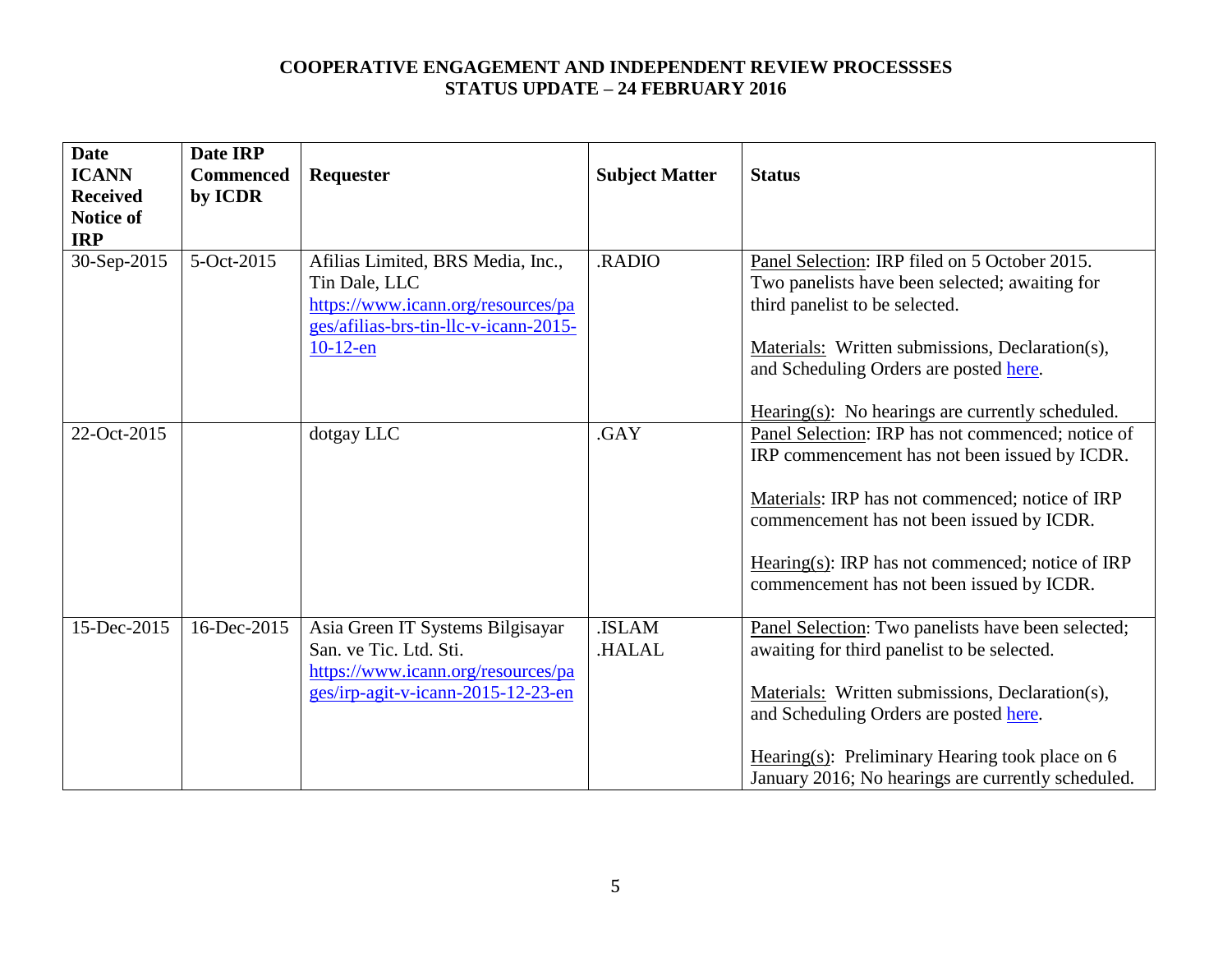| <b>Date</b><br><b>ICANN</b><br><b>Received</b><br><b>Notice of</b><br><b>IRP</b> | Date IRP<br><b>Commenced</b><br>by ICDR | <b>Requester</b>                                                                                                      | <b>Subject Matter</b> | <b>Status</b>                                                                                                                                                                                                                                                                                                               |
|----------------------------------------------------------------------------------|-----------------------------------------|-----------------------------------------------------------------------------------------------------------------------|-----------------------|-----------------------------------------------------------------------------------------------------------------------------------------------------------------------------------------------------------------------------------------------------------------------------------------------------------------------------|
| 10-Feb-2016                                                                      | 10-Feb-2016                             | Commercial Connect, LLC<br>https://www.icann.org/resources/pa<br>ges/irp-commercial-connect-v-<br>icann-2016-02-16-en | .SHOP                 | Panel Selection: IRP commenced on 10 February<br>2016; no Panelists have been selected.<br>Materials: Written submissions, Declaration(s),<br>and Scheduling Orders are posted here.<br>Hearing $(s)$ : An administrative hearing has been<br>scheduled for 29 February 2016. No other hearings<br>are currently scheduled. |